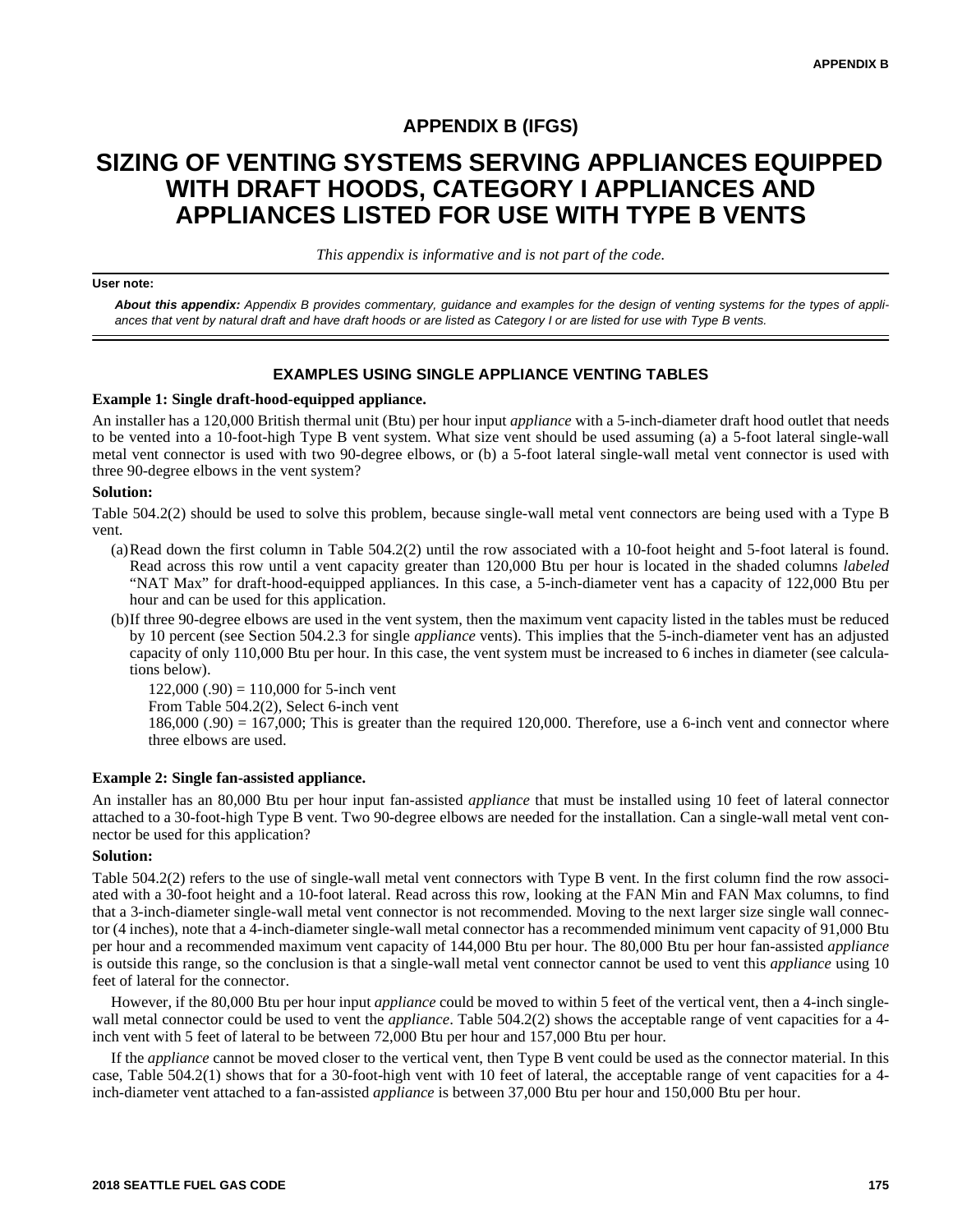### **Example 3: Interpolating between table values.**

An installer has an 80,000 Btu per hour input *appliance* with a 4-inch-diameter draft hood outlet that needs to be vented into a 12-foot-high Type B vent. The vent connector has a 5-foot lateral length and is also Type B. Can this *appliance* be vented using a 4-inch-diameter vent?

## **Solution:**

Table 504.2(1) is used in the case of an all Type B vent system. However, since there is no entry in Table 504.2(1) for a height of 12 feet, interpolation must be used. Read down the 4-inch diameter NAT Max column to the row associated with 10-foot height and 5-foot lateral to find the capacity value of 77,000 Btu per hour. Read further down to the 15-foot height, 5-foot lateral row to find the capacity value of 87,000 Btu per hour. The difference between the 15-foot height capacity value and the 10-foot height capacity value is 10,000 Btu per hour. The capacity for a vent system with a 12-foot height is equal to the capacity for a 10-foot height plus  $\frac{2}{5}$  of the difference between the 10-foot and 15-foot height values, or  $77,000 + \frac{2}{5}$  (10,000) = 81,000 Btu per hour. Therefore, a 4-inch-diameter vent can be used in the installation.

# **EXAMPLES USING COMMON VENTING TABLES**

## **Example 4: Common venting two draft-hood-equipped appliances.**

A 35,000 Btu per hour water heater is to be common vented with a 150,000 Btu per hour furnace using a common vent with a total height of 30 feet. The connector rise is 2 feet for the water heater with a horizontal length of 4 feet. The connector rise for the furnace is 3 feet with a horizontal length of 8 feet. Assume single-wall metal connectors will be used with Type B vent. What size connectors and combined vent should be used in this installation?

## **Solution:**

Table 504.3(2) should be used to size single-wall metal vent connectors attached to Type B vertical vents. In the vent connector capacity portion of Table 504.3(2), find the row associated with a 30-foot vent height. For a 2-foot rise on the vent connector for the water heater, read the shaded columns for draft-hood-equipped appliances to find that a 3-inch-diameter vent connector has a capacity of 37,000 Btu per hour. Therefore, a 3-inch single-wall metal vent connector can be used with the water heater. For a draft-hood-equipped furnace with a 3-foot rise, read across the appropriate row to find that a 5-inch-diameter vent connector has a maximum capacity of 120,000 Btu per hour (which is too small for the furnace) and a 6-inch-diameter vent connector has a maximum vent capacity of 172,000 Btu per hour. Therefore, a 6-inch-diameter vent connector should be used with the 150,000 Btu per hour furnace. Since both vent connector horizontal lengths are less than the maximum lengths *listed* in Section 504.3.2, the table values can be used without adjustments.

In the common vent capacity portion of Table 504.3(2), find the row associated with a 30-foot vent height and read over to the NAT + NAT portion of the 6-inch-diameter column to find a maximum combined capacity of 257,000 Btu per hour. Since the two appliances total only 185,000 Btu per hour, a 6-inch common vent can be used.

# **Example 5a: Common venting a draft-hood-equipped water heater with a fan-assisted furnace into a Type B vent.**

In this case, a 35,000 Btu per hour input draft-hood-equipped water heater with a 4-inch-diameter draft hood *outlet*, 2 feet of connector rise, and 4 feet of horizontal length is to be common vented with a 100,000 Btu per hour fan-assisted furnace with a 4 inch-diameter flue collar, 3 feet of connector rise, and 6 feet of horizontal length. The common vent consists of a 30-foot height of Type B vent. What are the recommended vent diameters for each connector and the common vent? The installer would like to use a single-wall metal vent connector.

# **Solution:** [Table 504.3(2)].

Water Heater Vent Connector Diameter. Since the water heater vent connector horizontal length of 4 feet is less than the maximum value listed in Section 504.3.2, the venting table values can be used without adjustments. Using the Vent Connector Capacity portion of Table 504.3(2), read down the Total Vent Height (*H*) column to 30 feet and read across the 2-foot Connector Rise (*R*) row to the first Btu per hour rating in the NAT Max column that is equal to or greater than the water heater input rating. The table shows that a 3-inch vent connector has a maximum input rating of 37,000 Btu per hour. Although this is greater than the water heater input rating, a 3-inch vent connector is prohibited by Section 504.3.21. A 4-inch vent connector has a maximum input rating of 67,000 Btu per hour and is equal to the draft hood *outlet* diameter. A 4-inch vent connector is selected. Since the water heater is equipped with a draft hood, there are no minimum input rating restrictions.

Furnace Vent Connector Diameter. Using the Vent Connector Capacity portion of Table 504.3(2), read down the Total Vent Height (*H*) column to 30 feet and across the 3-foot Connector Rise (*R*) row. Since the furnace has a fan-assisted combustion system, find the first FAN Max column with a Btu per hour rating greater than the furnace input rating. The 4-inch vent connector has a maximum input rating of 119,000 Btu per hour and a minimum input rating of 85,000 Btu per hour. The 100,000 Btu per hour furnace in this example falls within this range, so a 4-inch connector is adequate. Since the furnace vent connector horizontal length of 6 feet does not exceed the maximum value listed in Section 504.3.2, the venting table values can be used without adjustment. If the furnace had an input rating of 80,000 Btu per hour, then a Type B vent connector [see Table 504.3(1)] would be needed in order to meet the minimum capacity limit.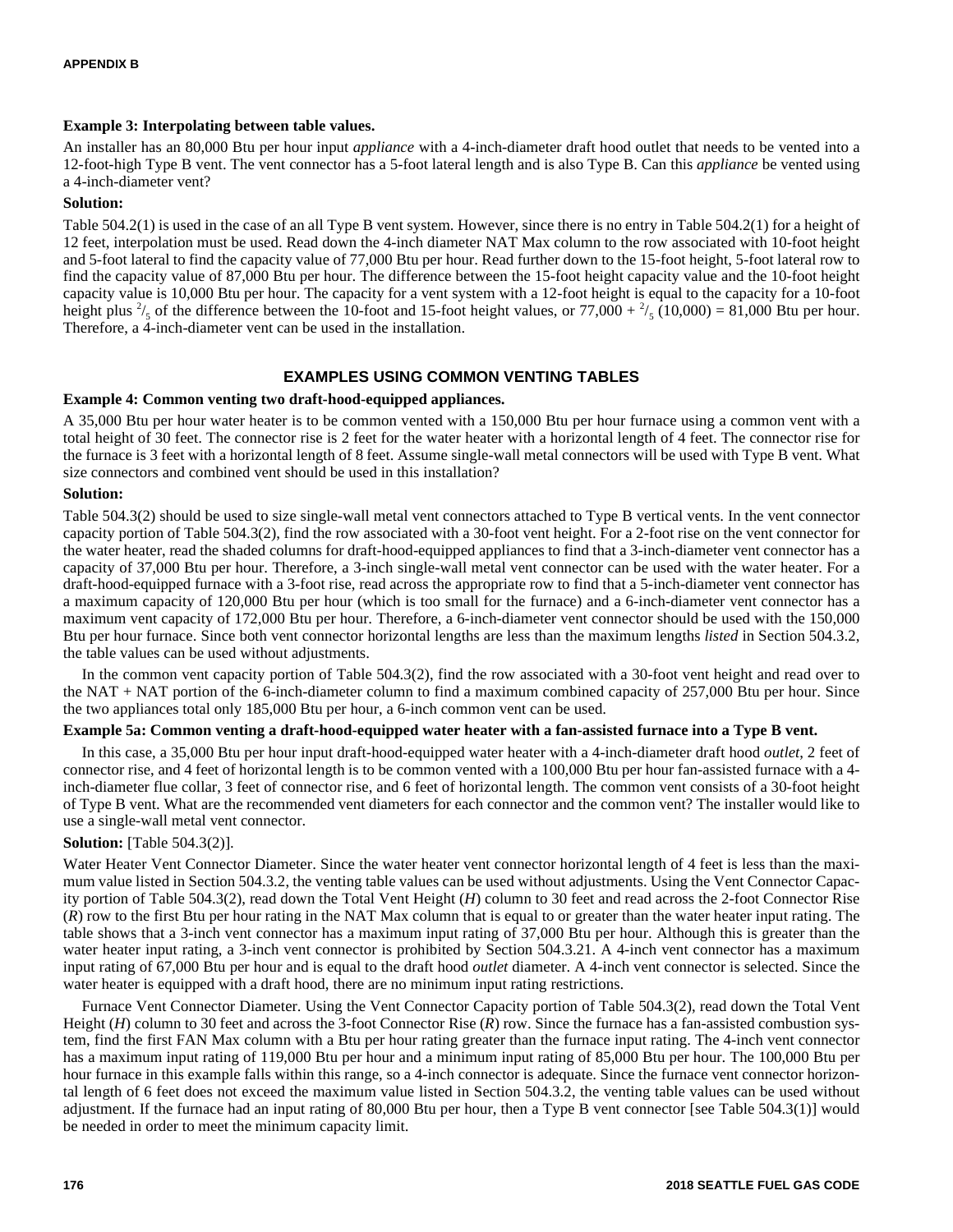Common Vent Diameter. The total input to the common vent is 135,000 Btu per hour. Using the Common Vent Capacity portion of Table 504.3(2), read down the Total Vent Height (*H*) column to 30 feet and across this row to find the smallest vent diameter in the FAN + NAT column that has a Btu per hour rating equal to or greater than 135,000 Btu per hour. The 4-inch common vent has a capacity of 132,000 Btu per hour and the 5-inch common vent has a capacity of 202,000 Btu per hour. Therefore, the 5-inch common vent should be used in this example.

Summary. In this example, the installer can use a 4-inch-diameter, single-wall metal vent connector for the water heater and a 4-inch-diameter, single-wall metal vent connector for the furnace. The common vent should be a 5-inch-diameter Type B vent.

#### **Example 5b: Common venting into a masonry chimney.**

In this case, the water heater and fan-assisted furnace of Example 5a are to be common vented into a clay tile-lined masonry chimney with a 30-foot height. The chimney is not exposed to the outdoors below the roof line. The internal dimensions of the clay tile liner are nominally 8 inches by 12 inches. Assuming the same vent connector heights, laterals, and materials found in Example 5a, what are the recommended vent connector diameters, and is this an acceptable installation?

#### **Solution:**

Table 504.3(4) is used to size common venting installations involving single-wall connectors into masonry chimneys.

Water Heater Vent Connector Diameter. Using Table 504.3(4), Vent Connector Capacity, read down the Total Vent Height (*H*) column to 30 feet, and read across the 2-foot Connector Rise (*R*) row to the first Btu per hour rating in the NAT Max column that is equal to or greater than the water heater input rating. The table shows that a 3-inch vent connector has a maximum input of only 31,000 Btu per hour while a 4-inch vent connector has a maximum input of 57,000 Btu per hour. A 4-inch vent connector must therefore be used.

Furnace Vent Connector Diameter. Using the Vent Connector Capacity portion of Table 504.3(4), read down the Total Vent Height (*H*) column to 30 feet and across the 3-foot Connector Rise (*R*) row. Since the furnace has a fan-assisted combustion system, find the first FAN Max column with a Btu per hour rating greater than the furnace input rating. The 4-inch vent connector has a maximum input rating of 127,000 Btu per hour and a minimum input rating of 95,000 Btu per hour. The 100,000 Btu per hour furnace in this example falls within this range, so a 4-inch connector is adequate.

Masonry Chimney. From Table B-1, the equivalent area for a nominal liner size of 8 inches by 12 inches is 63.6 square inches. Using Table 504.3(4), Common Vent Capacity, read down the FAN + NAT column under the Minimum Internal Area of Chimney value of 63 to the row for 30-foot height to find a capacity value of 739,000 Btu per hour. The combined input rating of the furnace and water heater, 135,000 Btu per hour, is less than the table value, so this is an acceptable installation.

Section 504.3.17 requires the common vent area to be not greater than seven times the smallest *listed appliance* categorized vent area, flue collar area, or draft hood outlet area. Both appliances in this installation have 4-inch-diameter outlets. From Table B-1, the equivalent area for an inside diameter of 4 inches is 12.2 square inches. Seven times 12.2 equals 85.4, which is greater than 63.6, so this configuration is acceptable.

### **Example 5c: Common venting into an exterior masonry chimney.**

In this case, the water heater and fan-assisted furnace of Examples 5a and 5b are to be common vented into an exterior masonry chimney. The chimney height, clay tile liner dimensions, and vent connector heights and laterals are the same as in Example 5b. This system is being installed in Charlotte, North Carolina. Does this exterior masonry chimney need to be relined? If so, what corrugated metallic liner size is recommended? What vent connector diameters are recommended?

#### **Solution:**

In accordance with Section 504.3.20, Type B vent connectors are required to be used with exterior masonry chimneys. Use Tables 504.3(7a), (7b) to size FAN+NAT common venting installations involving Type-B double wall connectors into exterior masonry chimneys.

The local 99-percent winter design temperature needed to use Table 504.3(7b) can be found in the ASHRAE *Handbook of Fundamentals.* For Charlotte, North Carolina, this design temperature is 19°F.

Chimney Liner Requirement. As in Example 5b, use the 63 square inch Internal Area columns for this size clay tile liner. Read down the 63 square inch column of Table 504.3(7a) to the 30-foot height row to find that the combined *appliance* maximum input is 747,000 Btu per hour. The combined input rating of the appliances in this installation, 135,000 Btu per hour, is less than the maximum value, so this criterion is satisfied. Table 504.3(7b), at a 19°F design temperature, and at the same vent height and internal area used above, shows that the minimum allowable input rating of a space-heating appliance is 470,000 Btu per hour. The furnace input rating of 100,000 Btu per hour is less than this minimum value. So this criterion is not satisfied, and an alternative venting design needs to be used, such as a Type B vent shown in Example 5a or a *listed* chimney liner system shown in the remainder of the example.

In accordance with Section 504.3.19, Table 504.3(1) or 504.3(2) is used for sizing corrugated metallic liners in masonry chimneys, with the maximum common vent capacities reduced by 20 percent. This example will be continued assuming Type B vent connectors.

Water Heater Vent Connector Diameter. Using Table 504.3(1), Vent Connector Capacity, read down the Total Vent Height (*H*) column to 30 feet, and read across the 2-foot Connector Rise (*R*) row to the first Btu/h rating in the NAT Max column that is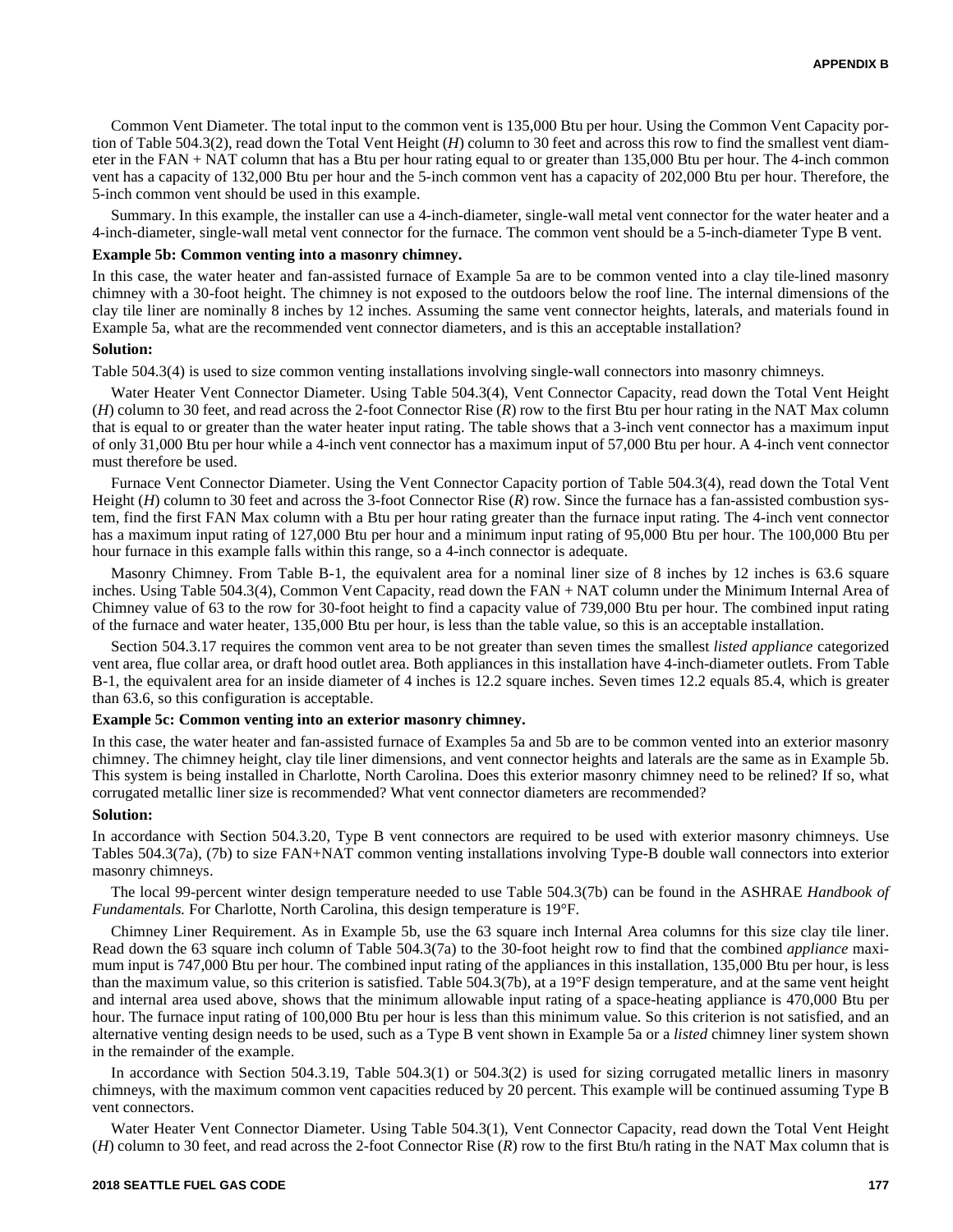equal to or greater than the water heater input rating. The table shows that a 3-inch vent connector has a maximum capacity of 39,000 Btu/h. Although this rating is greater than the water heater input rating, a 3-inch vent connector is prohibited by Section 504.3.21. A 4-inch vent connector has a maximum input rating of 70,000 Btu/h and is equal to the draft hood outlet diameter. A 4-inch vent connector is selected.

Furnace Vent Connector Diameter. Using Table 504.3(1), Vent Connector Capacity, read down the Vent Height (*H*) column to 30 feet, and read across the 3-foot Connector Rise (*R*) row to the first Btu per hour rating in the FAN Max column that is equal to or greater than the furnace input rating. The 100,000 Btu per hour furnace in this example falls within this range, so a 4-inch connector is adequate.

Chimney Liner Diameter. The total input to the common vent is 135,000 Btu per hour. Using the Common Vent Capacity Portion of Table 504.3(1), read down the Vent Height (*H*) column to 30 feet and across this row to find the smallest vent diameter in the FAN+NAT column that has a Btu per hour rating greater than 135,000 Btu per hour. The 4-inch common vent has a capacity of 138,000 Btu per hour. Reducing the maximum capacity by 20 percent (Section 504.3.19) results in a maximum capacity for a 4-inch corrugated liner of 110,000 Btu per hour, less than the total input of 135,000 Btu per hour. So a larger liner is needed. The 5-inch common vent capacity *listed* in Table 504.3(1) is 210,000 Btu per hour, and after reducing by 20 percent is 168,000 Btu per hour. Therefore, a 5-inch corrugated metal liner should be used in this example.

Single-Wall Connectors. Once it has been established that relining the chimney is necessary, Type B double-wall vent connectors are not specifically required. This example could be redone using Table 504.3(2) for single-wall vent connectors. For this case, the vent connector and liner diameters would be the same as found above with Type B double-wall connectors.



For SI: 1 foot = 304.8 mm, 1 British thermal unit per hour =  $0.2931$  W. Table 504.2(1) is used where sizing Type B double-wall gas vent connected directly to the appliance. **Note:** The appliance can be either Category I draft hood equipped or fan-assisted type.

**FIGURE B-1**

**TYPE B DOUBLE-WALL VENT SYSTEM SERVING A SINGLE APPLIANCE WITH A TYPE B DOUBLE-WALL VENT**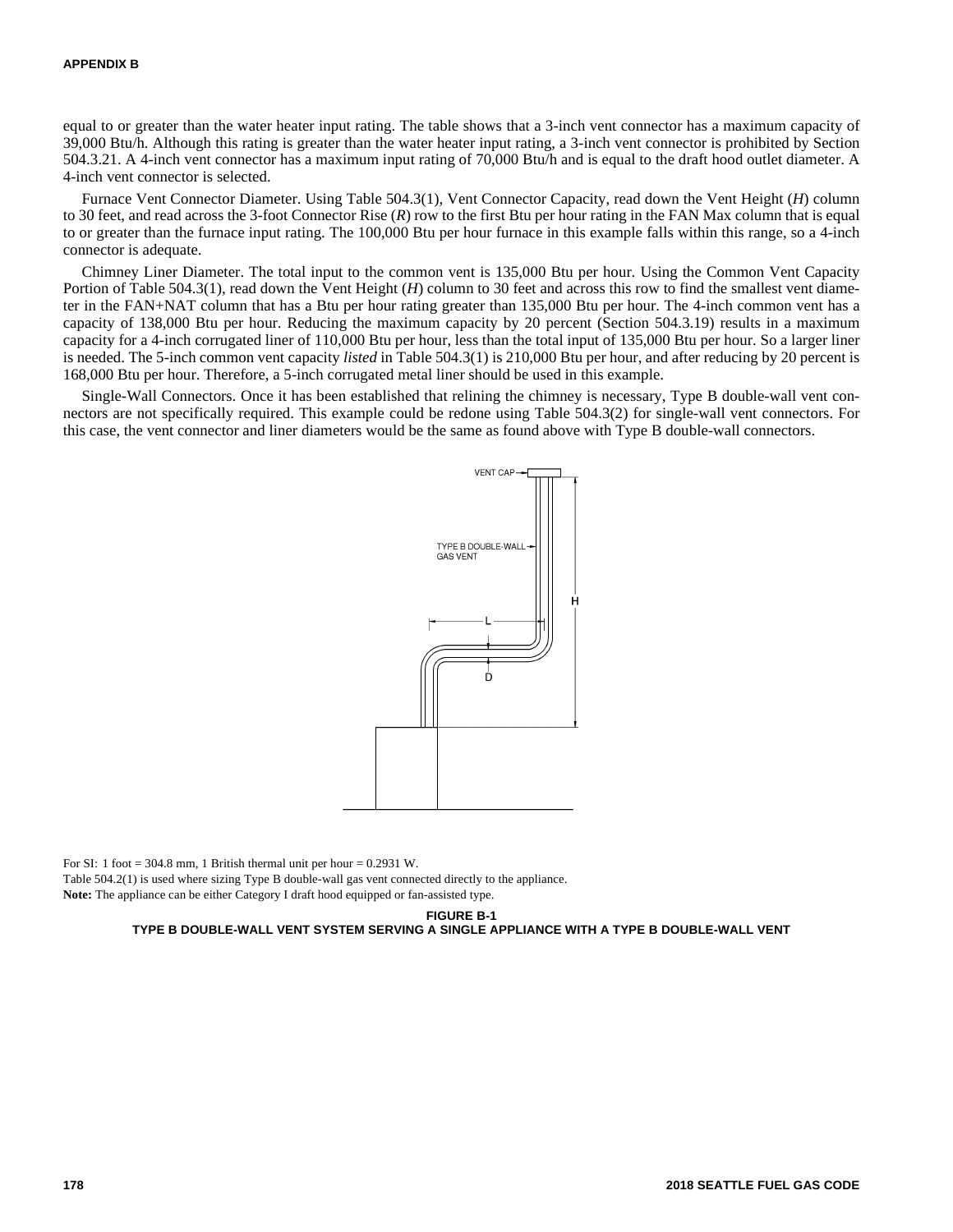

For SI: 1 foot = 304.8 mm, 1 British thermal unit per hour =  $0.2931$  W.

Table 504.2(2) is used where sizing a single-wall metal vent connector attached to a Type B double-wall gas vent.

**Note:** The appliance can be either Category I draft hood equipped or fan-assisted type.

#### **FIGURE B-2 TYPE B DOUBLE-WALL VENT SYSTEM SERVING A SINGLE APPLIANCE WITH A SINGLE-WALL METAL VENT CONNECTOR**



Table 504.2(3) is used where sizing a Type B double-wall gas vent connector attached to a tile-lined masonry chimney.

**Note:** "A" is the equivalent cross-sectional area of the tile liner.

**Note:** The appliance can be either Category I draft hood equipped or fan-assisted type.

#### **FIGURE B-3 VENT SYSTEM SERVING A SINGLE APPLIANCE WITH A MASONRY CHIMNEY OF TYPE B DOUBLE-WALL VENT CONNECTOR**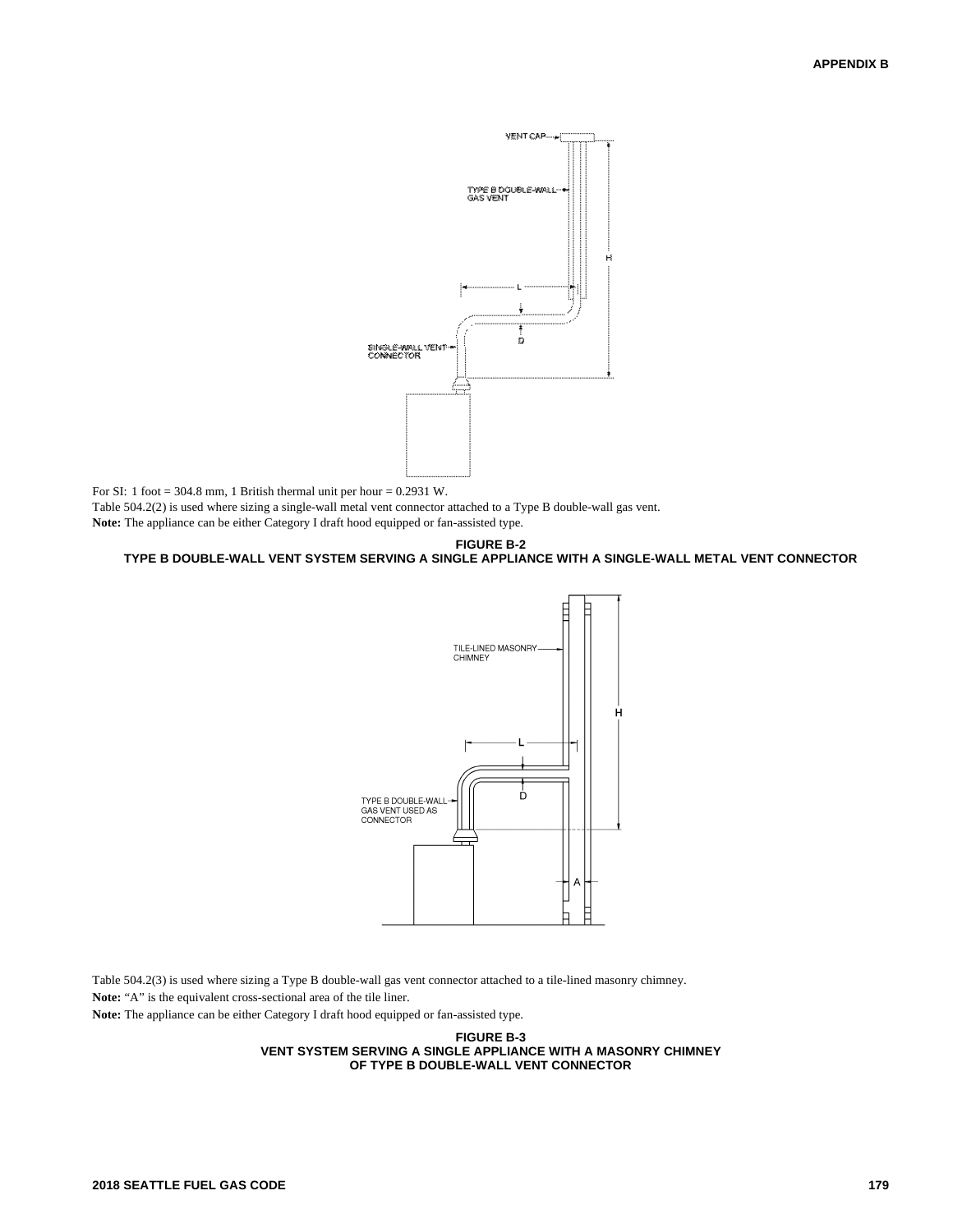

Table 504.2(4) is used where sizing a single-wall vent connector attached to a tile-lined masonry chimney.

**Note:** "A" is the equivalent cross-sectional area of the tile liner.

**Note:** The appliance can be either Category I draft hood equipped or fan-assisted type.

**FIGURE B-4 VENT SYSTEM SERVING A SINGLE APPLIANCE USING A MASONRY CHIMNEY AND A SINGLE-WALL METAL VENT CONNECTOR**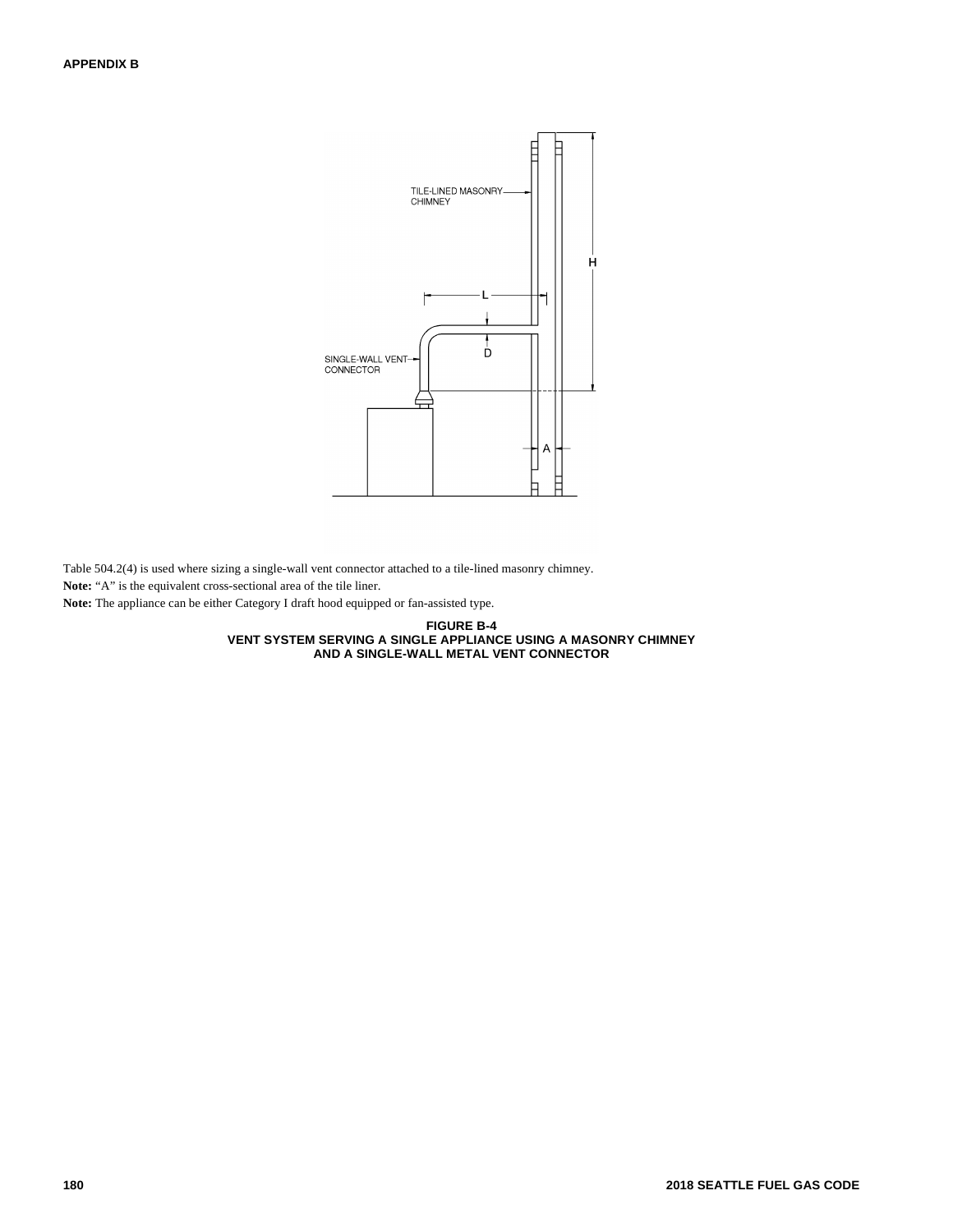

Asbestos cement Type B or single-wall metal vent serving a single draft-hood-equipped appliance [see Table 504.2(5)].





Table 504.3(1) is used where sizing Type B double-wall vent connectors attached to a Type B double-wall common vent. **Note:** Each appliance can be either Category I draft hood equipped or fan-assisted type.

> **FIGURE B-6 VENT SYSTEM SERVING TWO OR MORE APPLIANCES WITH TYPE B DOUBLE-WALL VENT AND TYPE B DOUBLE-WALL VENT CONNECTOR**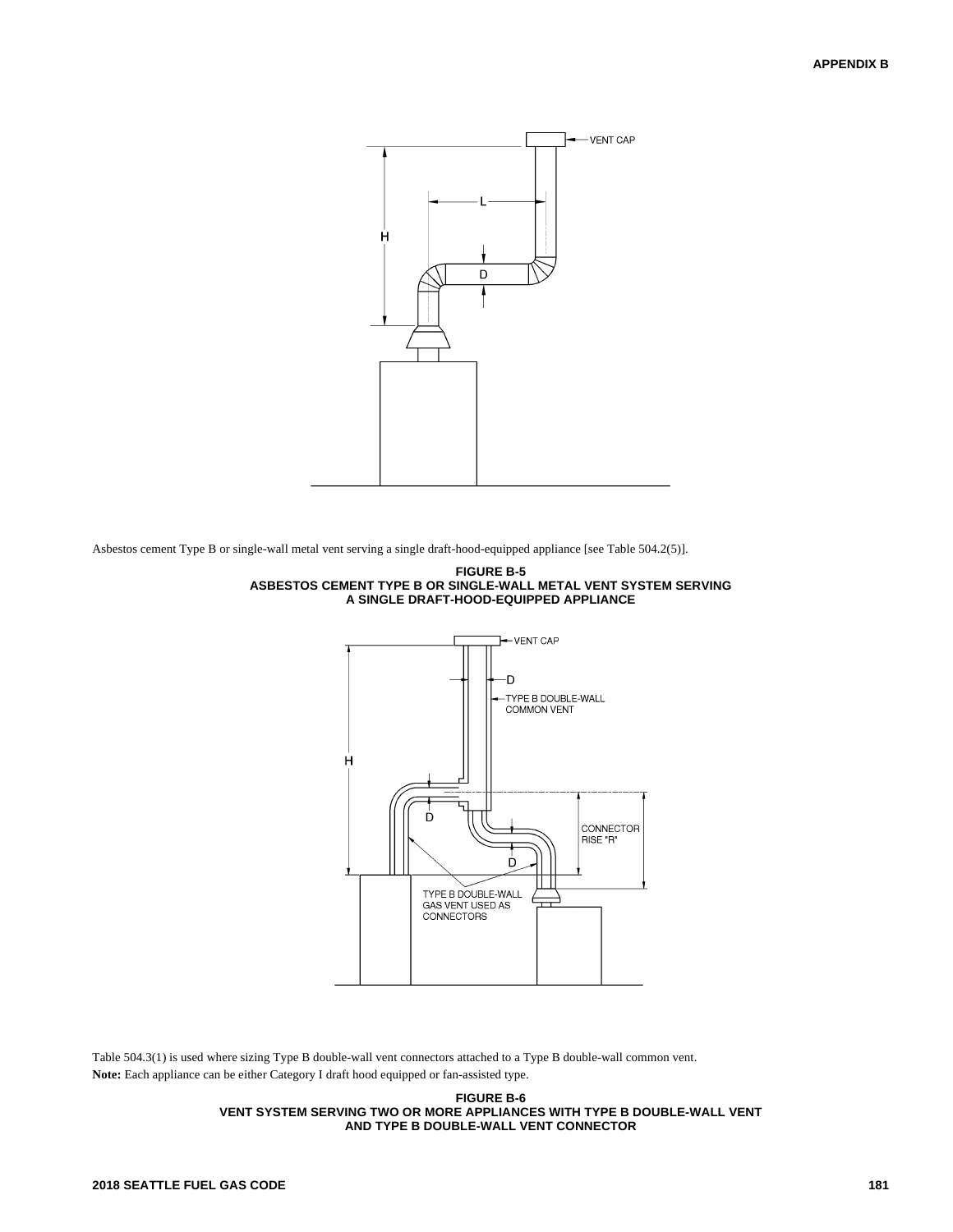

Table 504.3(2) is used where sizing single-wall vent connectors attached to a Type B double-wall common vent. **Note:** Each appliance can be either Category I draft hood equipped or fan-assisted type.





Table 504.3(3) is used where sizing Type B double-wall vent connectors attached to a tile-lined masonry chimney.

**Note:** "A" is the equivalent cross-sectional area of the tile liner.

**Note:** Each appliance can be either Category I draft hood equipped or fan-assisted type.

**FIGURE B-8**

**MASONRY CHIMNEY SERVING TWO OR MORE APPLIANCES WITH TYPE B DOUBLE-WALL VENT CONNECTOR**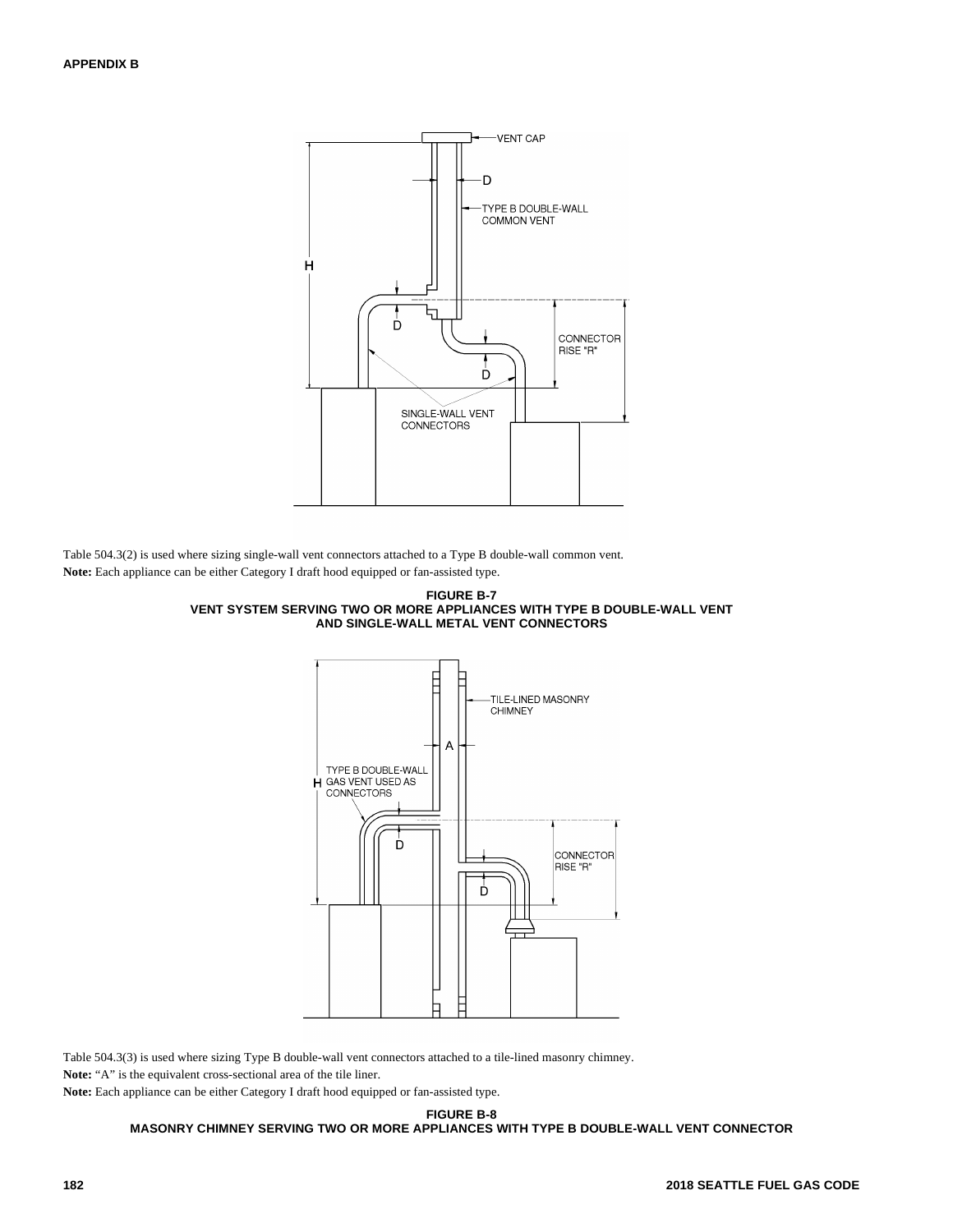

Table 504.3(4) is used where sizing single-wall metal vent connectors attached to a tile-lined masonry chimney.

**Note:** "A" is the equivalent cross-sectional area of the tile liner.

**Note:** Each appliance can be either Category I draft hood equipped or fan-assisted type.

**FIGURE B-9 MASONRY CHIMNEY SERVING TWO OR MORE APPLIANCES WITH SINGLE-WALL METAL VENT CONNECTORS**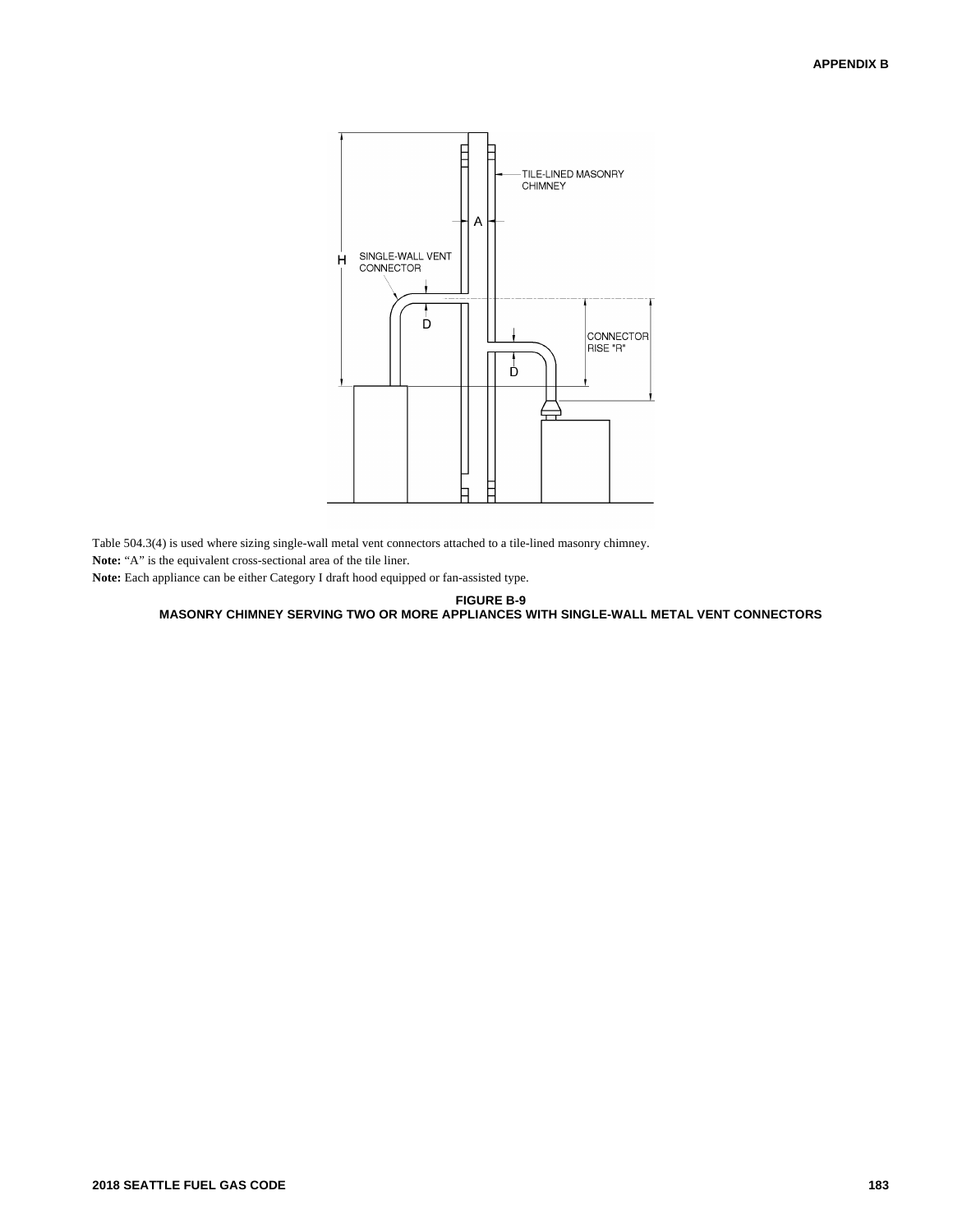

Asbestos cement Type B or single-wall metal pipe vent serving two or more draft-hood-equipped appliances [see Table 504.3(5)].





Example: Manifolded Common Vent Connector LM shall be not greater than 18 times the common vent connector manifold inside diameter; i.e., a 4-inch (102 mm) inside diameter common vent connector manifold shall not exceed 72 inches (1829 mm) in length (see Section 504.3.4).

Note: This is an illustration of a typical manifolded vent connector. Different appliance, vent connector, or common vent types are possible. Consult Section 502.3.

#### **FIGURE B-11 USE OF MANIFOLD COMMON VENT CONNECTOR**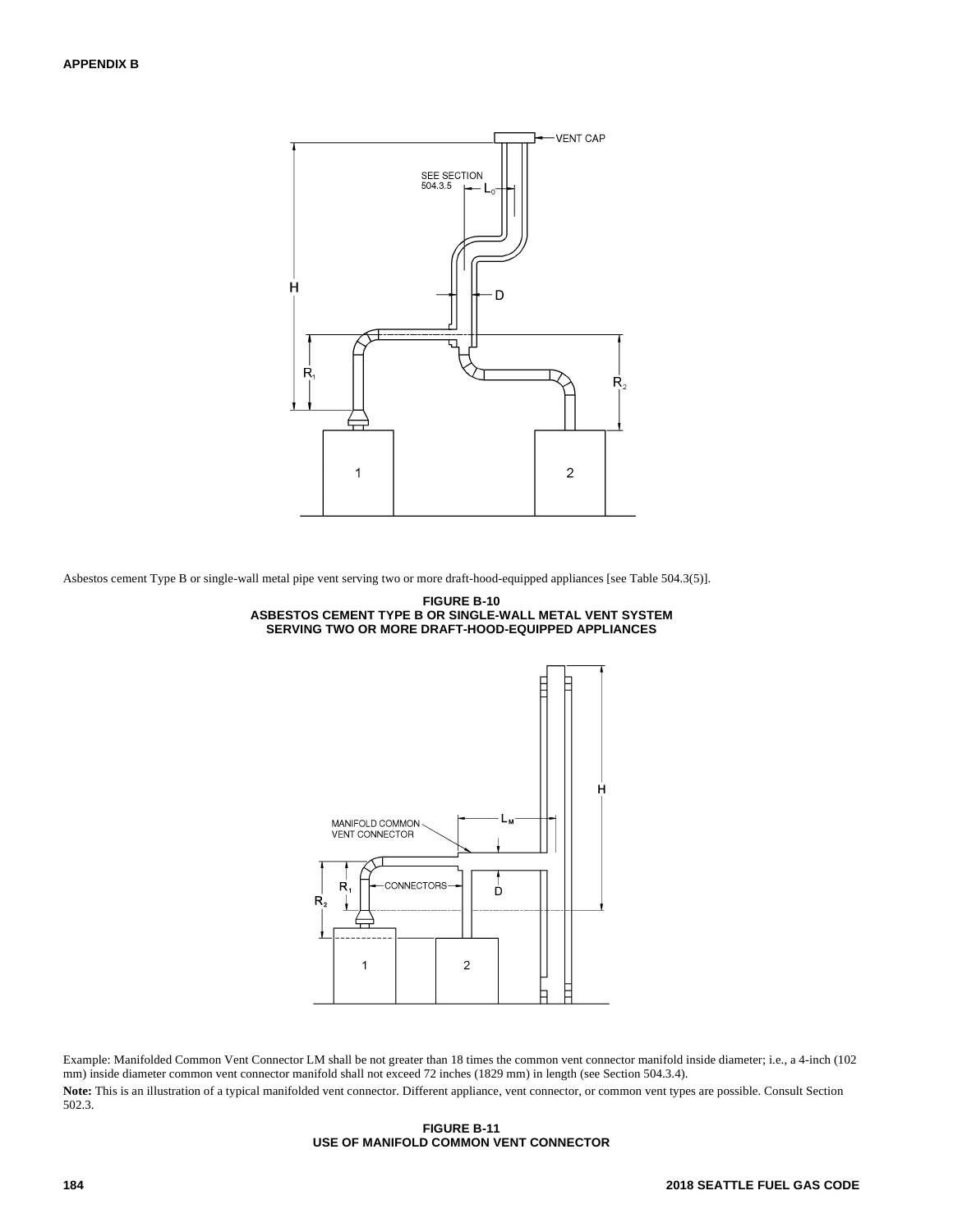

Example: Offset Common Vent

**Note:** This is an illustration of a typical offset vent. Different appliance, vent connector, or vent types are possible. Consult Sections 504.2 and 504.3.



Vent connector size depends on: Common vent size depends on:

- Input• Combined inputs
- Rise• Available total height "H"
- Available total height "H"• Table 504.3(1) common vent
- Table 504.3(1) connectors

#### **FIGURE B-13 MULTISTORY GAS VENT DESIGN PROCEDURE FOR EACH SEGMENT OF SYSTEM**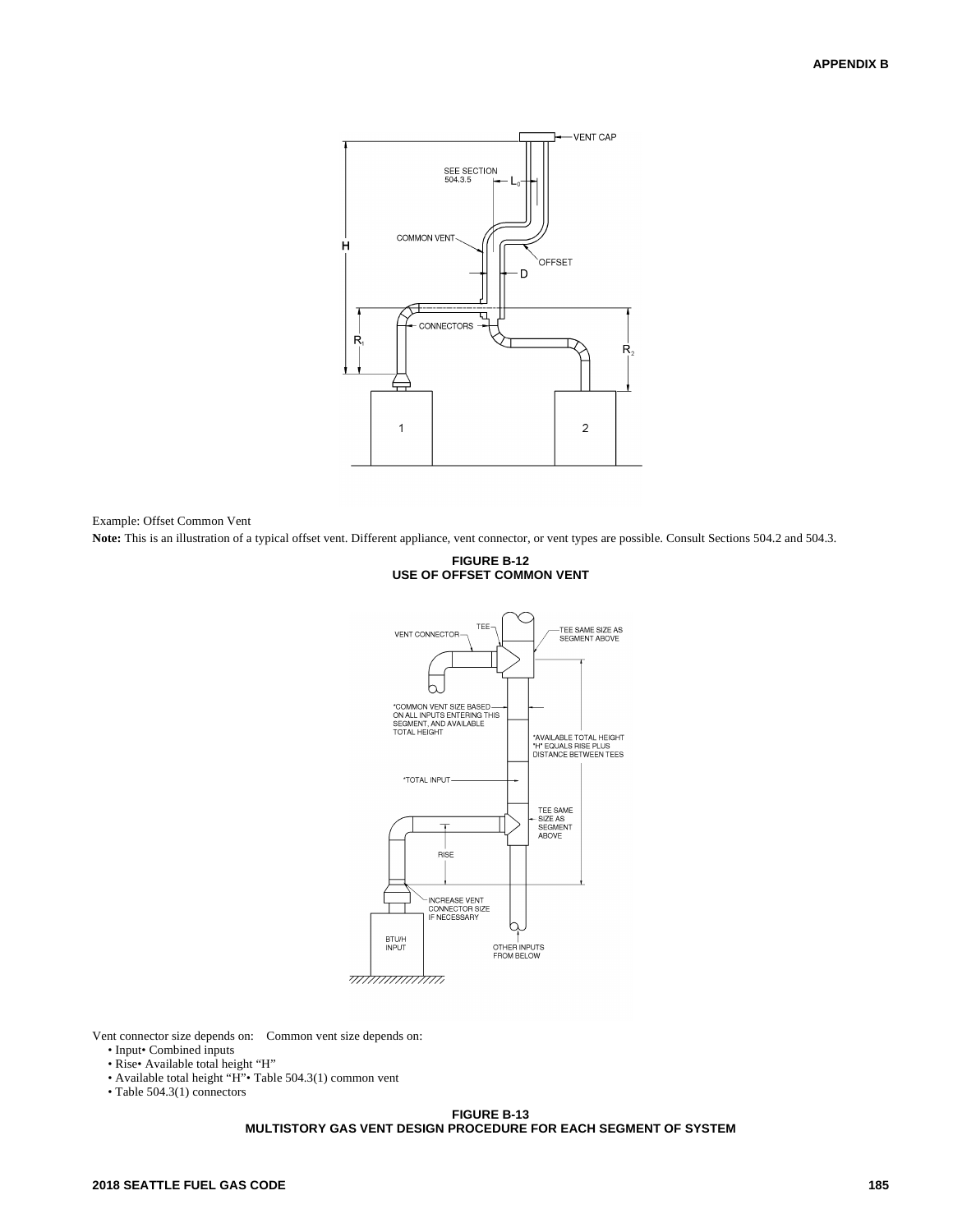

Principles of design of multistory vents using vent connector and common vent design tables (see Sections 504.3.11 through 504.3.17).

**FIGURE B-14 MULTISTORY VENT SYSTEMS**



For SI: 1 foot = 304.8 mm, 1 British thermal unit per hour =  $0.2931$  W.

**FIGURE B-15 (EXAMPLE 1) SINGLE DRAFT-HOOD-EQUIPPED APPLIANCE**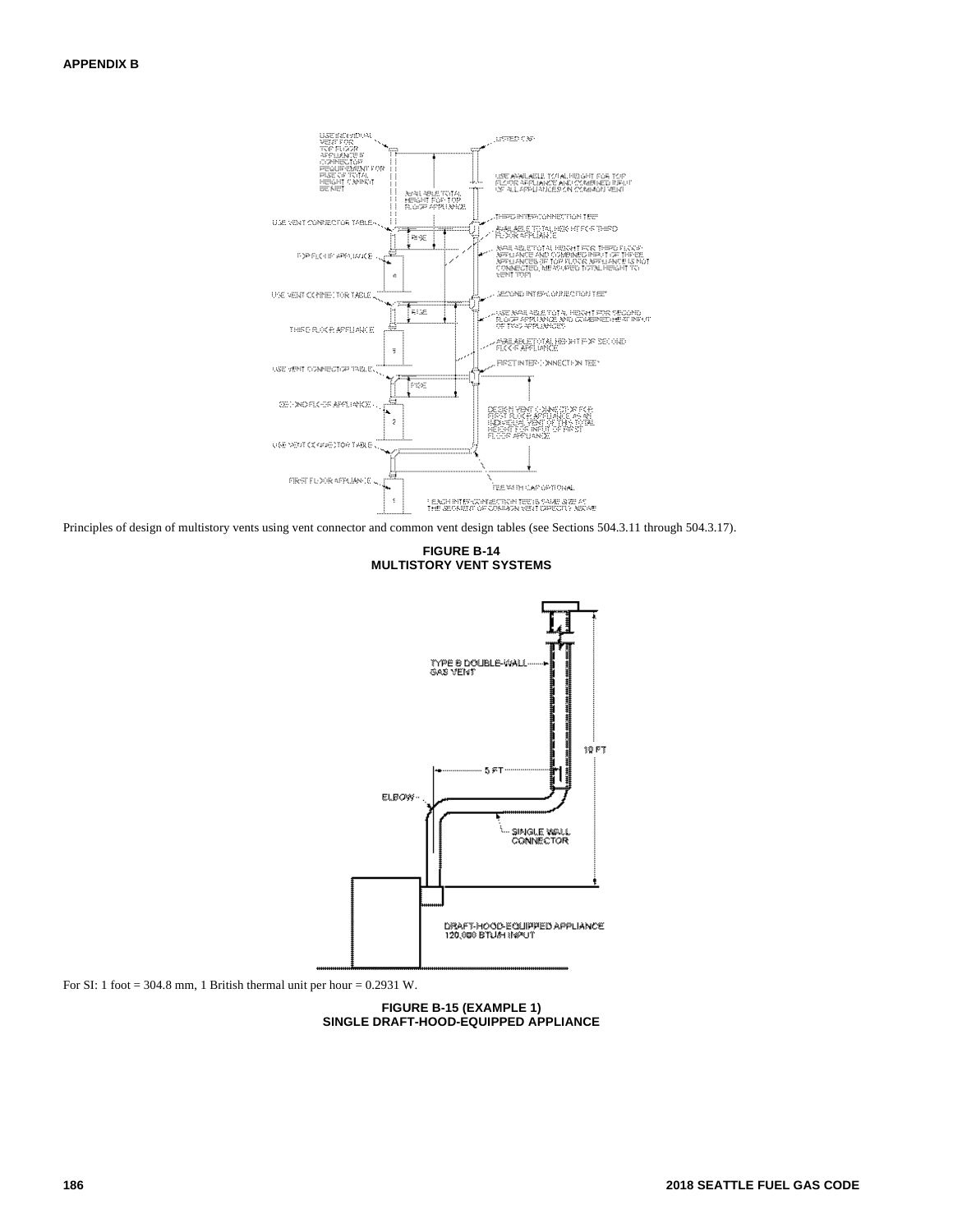

For SI: 1 foot = 304.8 mm, 1 British thermal unit per hour =  $0.2931$  W.



**FIGURE B-16 (EXAMPLE 2) SINGLE FAN-ASSISTED APPLIANCE**

**FIGURE B-17 (EXAMPLE 4) COMMON VENTING TWO DRAFT-HOOD-EQUIPPED APPLIANCES**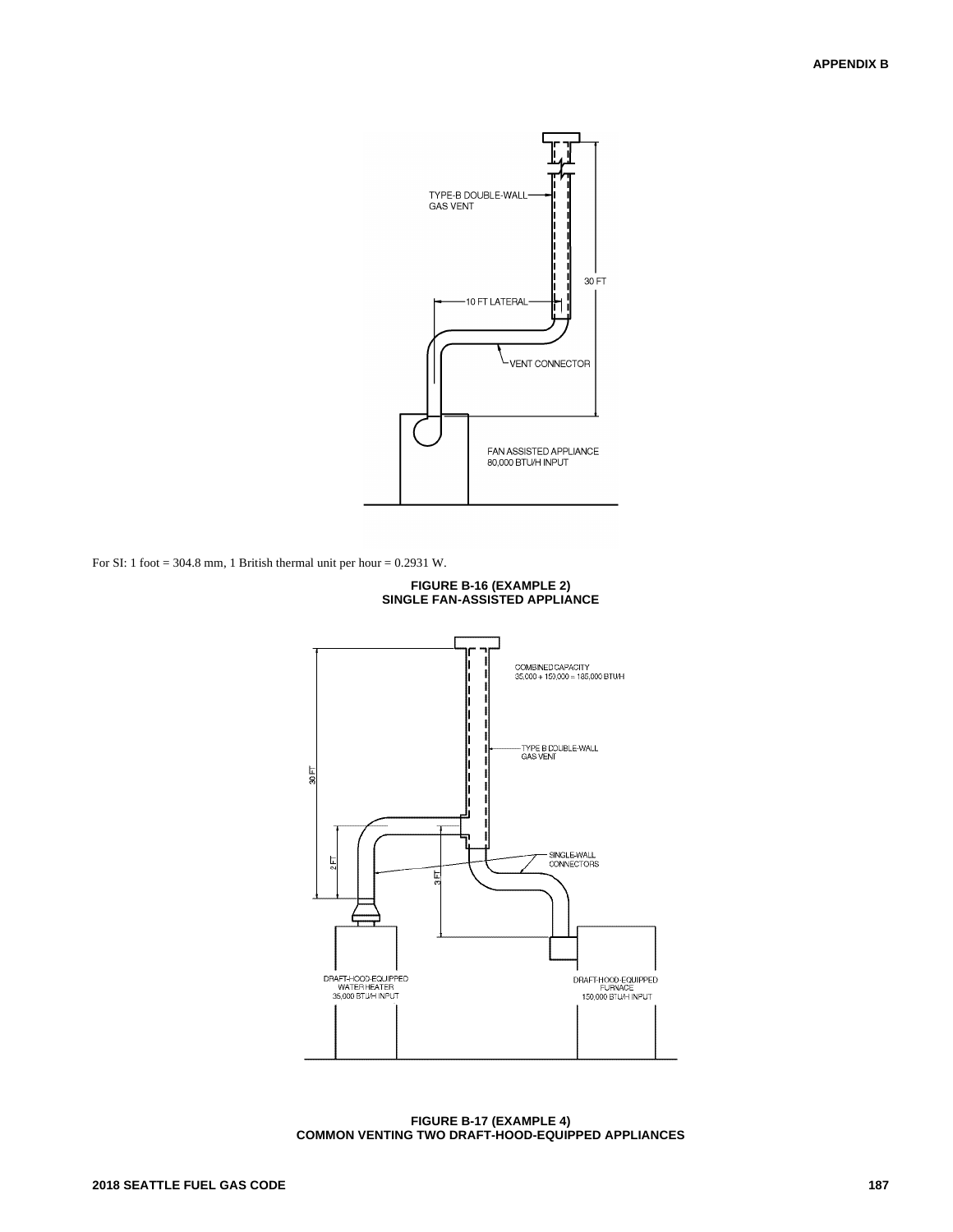

**FIGURE B-18 (EXAMPLE 5A) COMMON VENTING A DRAFT HOOD WITH A FAN-ASSISTED FURNACE INTO A TYPE B DOUBLE-WALL COMMON VENT**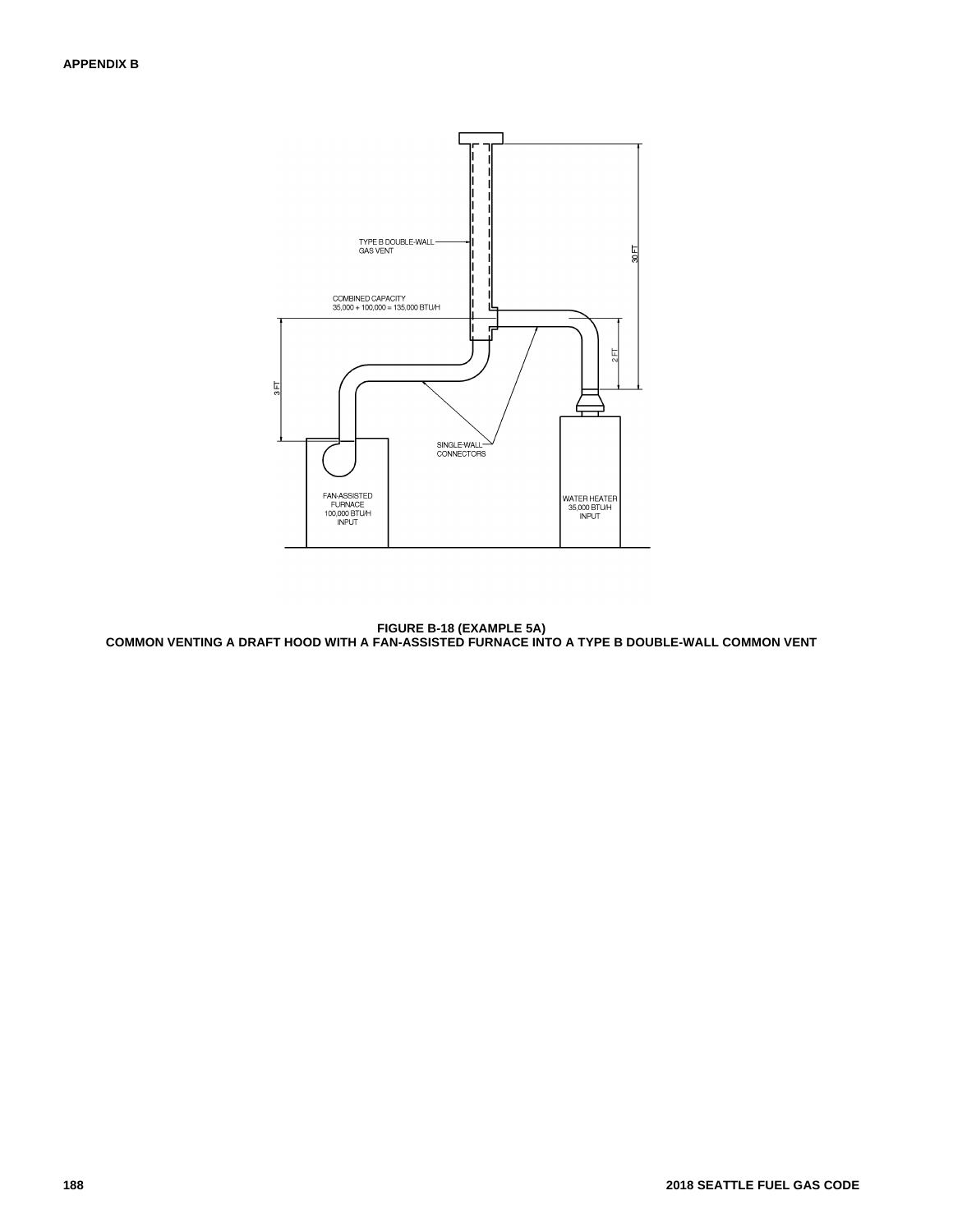